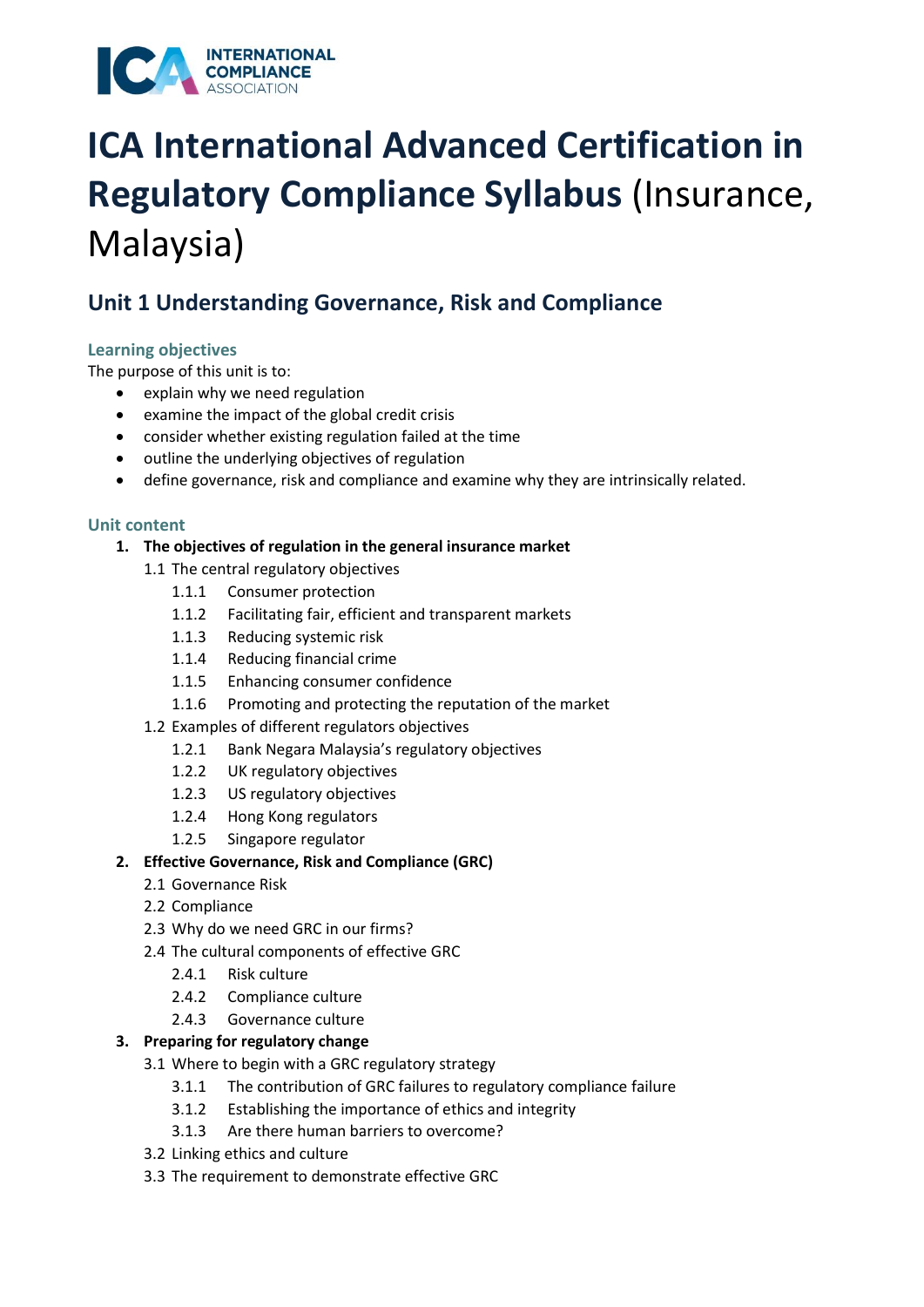

- 3.3.1 The role of the board
- 3.3.2 The roles of the Risk and Compliance functions
- 3.3.3 The part everyone must play
- 3.3.4 Regulatory assurance
- **4. Promoting a successful GRC framework** 
	- 4.1 The benefits of effective GRC
		- 4.1.1 Benefits for the consumer
		- 4.1.2 Benefits for the regulator
		- 4.1.3 Benefits for the company
- **5. Where next for GRC?**

#### **Learning outcomes**

By the end of this unit the learner should be able to:

- outline the historical issues, including some past scandals, that have led to today's emphasis on regulation
- outline the objectives of international regulation in the general insurance industry and see how these are approached
- explain what effective GRC is, why it is important, who is responsible for inculcating it throughout a firm and, in broad terms, how this might be done
- appreciate that the regulatory landscape is going to continue to change and know how GRC can help in preparing the firm and its employees for future events
- outline the links between the various aspects of the GRC framework and explain how embedding these within the firm will benefit the consumer, the regulator and, in consequence, the firm itself

### **Unit 2 Ethics, Integrity and Organisational Culture: Taking GRC to the Next Level**

#### **Learning Objectives**

The purpose of this unit is to:

- explain what is meant by 'values', 'integrity' 'ethics' and 'principles' in the context of insurance
- discuss the role of regulators in the new emphasis on principles and ethics
- outline what constitutes corporate social responsibility (CSR) and its role in governance
- discuss the value of ethics, integrity and CSR in promoting a firm's reputation, enhancing its business and combating financial crimes.

#### **Unit content**

- **1. Defining values, ethics and principles in the general insurance industry**
	- 1.1 Different types of value
	- 1.2 Values and regulators
	- 1.3 Values and customers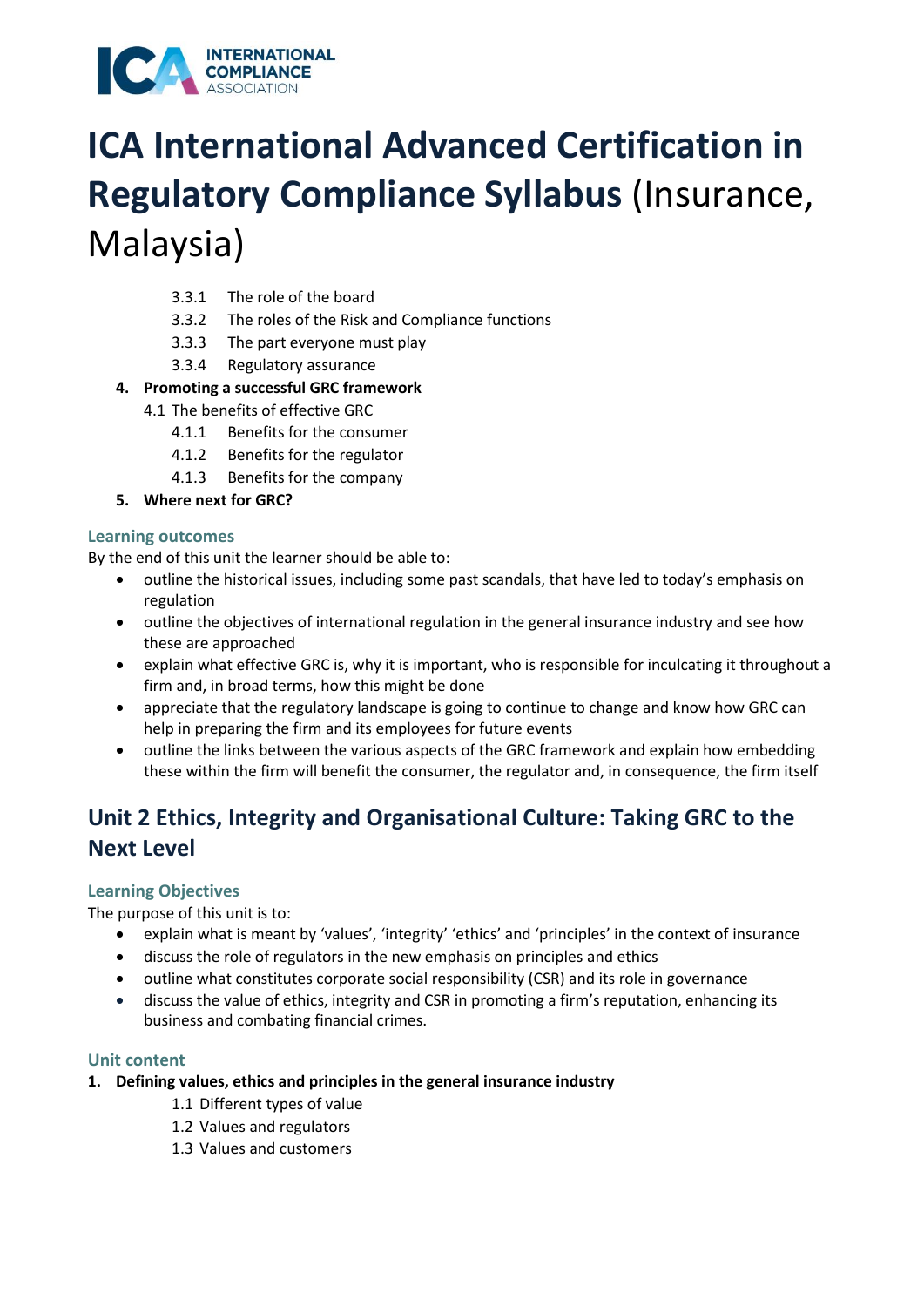

#### **2 The role of principles in regulation**

- 2.1 Ethics is now a serious issue
- 2.2 Impact of the global financial crisis on ethical concerns
- **3 How corporate social responsibility fits in**
- **4 Convergence of values, ethics, principles and corporate social responsibility** 
	- 4.1 A values-developmental model
- **5 Formulating and implementing a principles-based, business ethics and CSR approach** 
	- 5.1 Making the business case
		- 5.1.1 Defining benefits
		- 5.1.2 Statutory requirements
		- 5.1.3 Examples of corporate governance codes
			- *Malaysia*
			- *International*
			- *The United Kingdom*
			- *Australia*
			- *Canada*
			- *Denmark*
			- *Norway* 
				- *Qatar*
		- 5.1.4 Pressure from shareholder activism
		- 5.1.5 Consumer opportunities
	- 5.2 Implementing a principles-based, values-led compliance culture
		- 5.2.1 How to develop corporate values and culture
		- 5.2.2 Asking the right questions
	- 5.3 Sustainable development
- **6 Accountability** 
	- 6.1 The triple bottom line
	- 6.2 In pursuit of a purpose
- **7 An example of ethics and integrity in practice: the prevention of financial crimes** 
	- 7.1 A robust ethical culture
		- 7.1.1 Staff
		- 7.1.2 Third parties
		- 7.1.3 Board and senior management
		- 7.1.4 The framework

#### **Learning outcomes**

By the end of this unit the learner should be able to:

• explain how ethics, integrity and values underlie the principles of regulation that have been given increased emphasis since the global financial crisis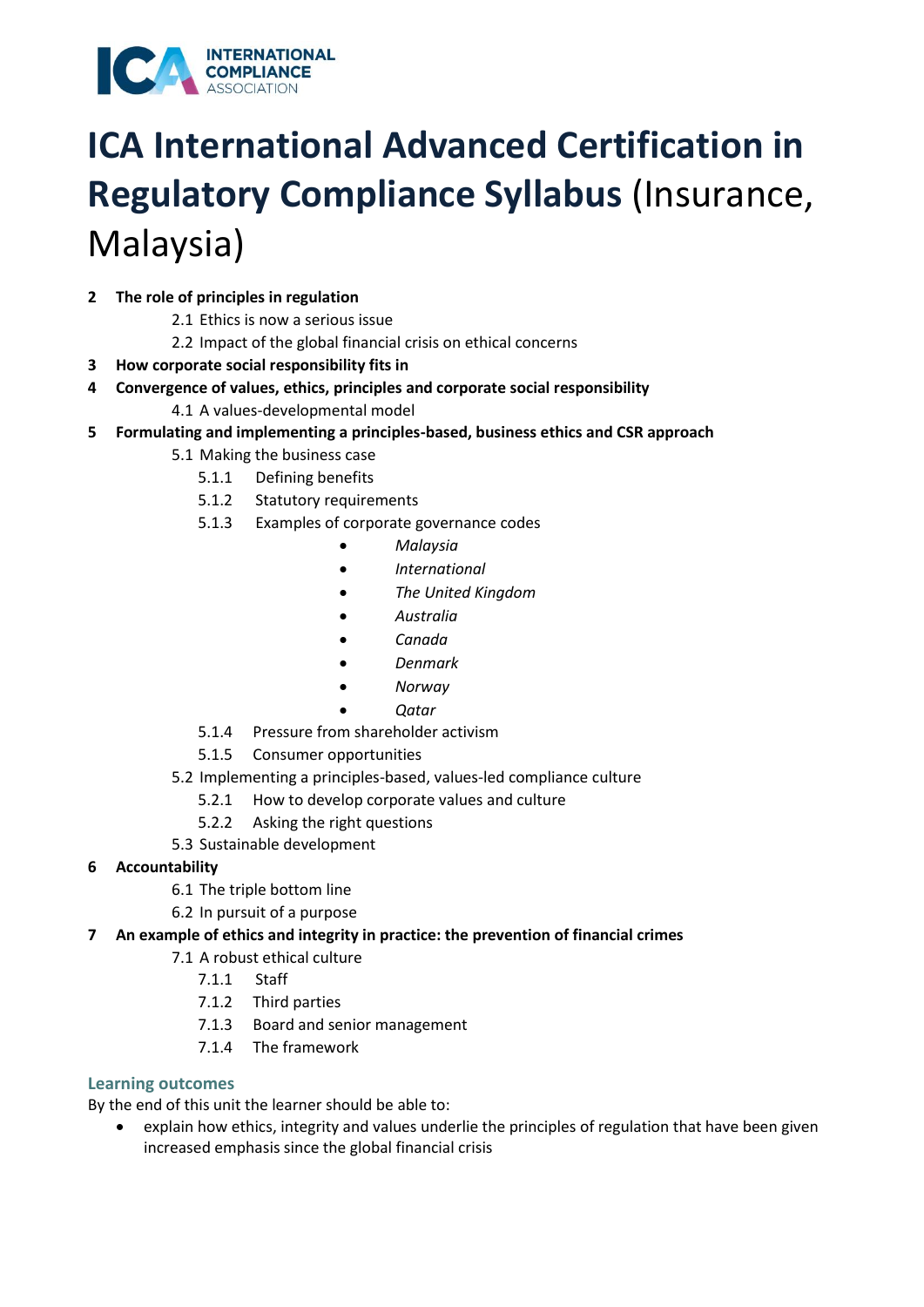

- outline the role of regulators' instructions in communicating values to the general insurance industry, and how a firm's values affect its relationships with regulators and customers
- explain why regulation has become much more principles-based since the global financial crisis
- outline how and why ethics have risen to prominence in the business arena since the global financial crisis
- appreciate what CSR is, relate it to your own firm's governance and activities and explain how CSR interacts with values, ethics and principles in how firms do business
- create a sound business case for implementing policies to promote an ethical, CSR-based culture, taking into account the domestic legal and international aspects
- develop a principles-based, values-led compliance culture and understand the importance of achieving this rather than a box-ticking approach to compliance
- appreciate the importance of firms' accountability for their policies and actions, and know how to demonstrate this in practice, for instance through publishing 'triple bottom line' information

### **Unit 3 Understanding the Complete Regulatory Environment**

#### **Learning Objectives**

The purpose of this unit is to:

- consider the factors that have influenced the evolution of the regulatory framework
- provide an awareness of the most significant international organisations and initiatives in the regulatory arena
- explain what the relevant legislation is and how it is applied
- create an awareness of the inconsistencies in regulatory standards and application across jurisdictions
- examine the link between law and regulation
- examine the different approaches to regulation and regulatory models
- explain the types of regulatory rules in place and the core activities of regulators.

#### **Unit content**

- **1. How did we get to where we are today?** 
	- 1.1 The regulatory timeline
		- 1.1.1 Financial scandals
		- 1.1.2 Political changes
		- 1.1.3 World events and international pressure
	- 1.2 The reactive nature of regulation
- **2. Key influencers and their interests** 
	- 2.1 The industry
	- 2.2 Politics
	- 2.3 Economics
	- 2.4 Environments aspects
		- 2.4.1 Consumers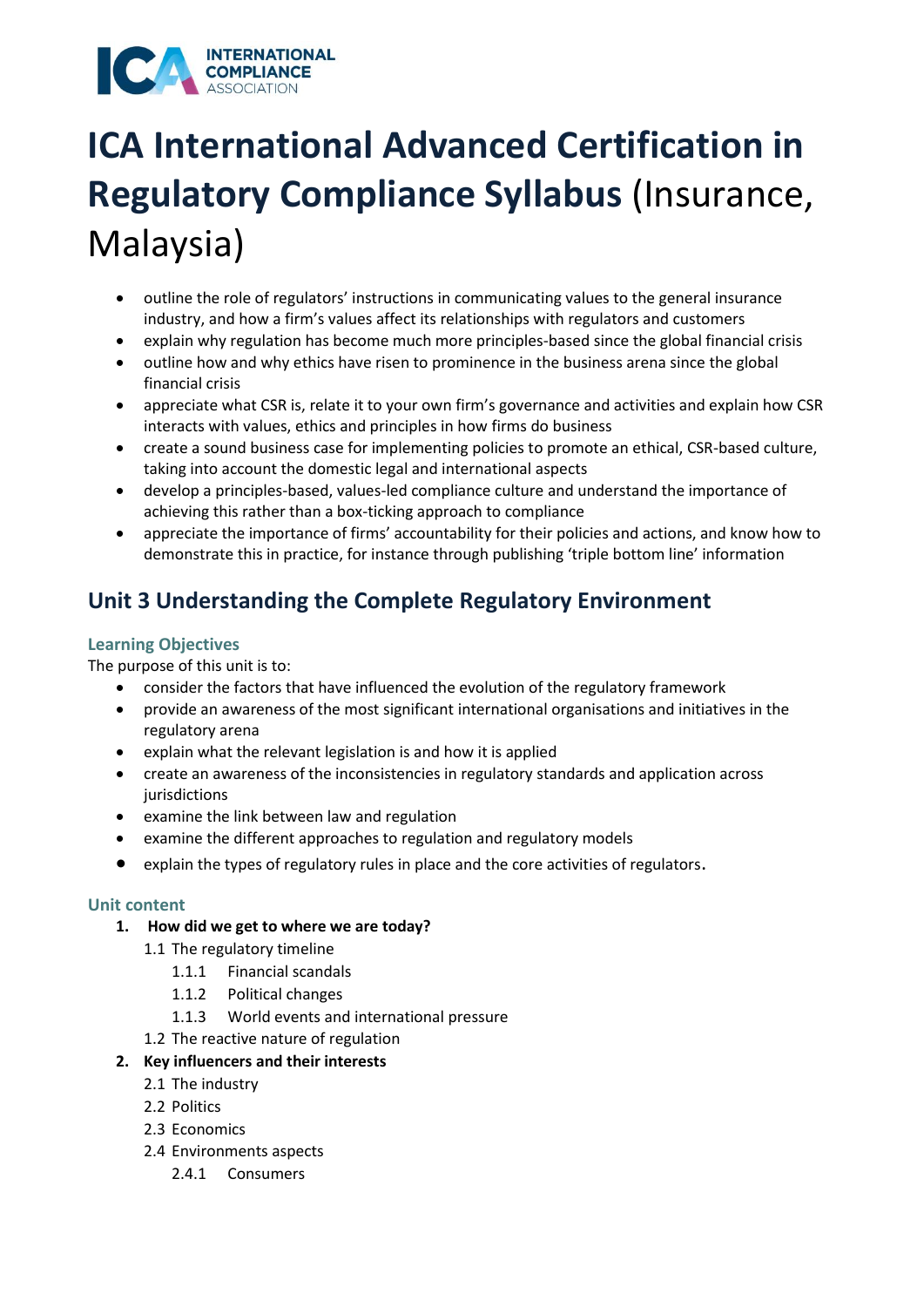

2.4.2 The media

#### **3. The structural basis of GRC regulation**

- 3.1 Regulatory structures: Law
	- 3.1.1 Criminal law
	- 3.1.2 Civil law
	- 3.1.3 Administrative law
- 3.2 Regulatory structures: Regulations
- 3.3 Regulatory structures: Rules
- 3.4 The choice of regulatory approach
	- 3.4.1 The case for and against rules-based regulation
	- 3.4.2 The case for and against principles-based regulation
	- 3.4.3 Rules-based or principles based?
	- 3.4.4 Increasing focus on outcome-based regulation
- 3.5 Regulatory structures: Guidance
- 3.6 Regulatory structures: Codes of conduct
- 3.7 Regulatory models
	- 3.7.1 Institutional regulation
	- 3.7.2 Functional regulation
	- 3.7.3 Regulation by objectives

#### **4. Regulatory methodology**

- 4.1 Review of internal systems and corporate governance arrangements
- 4.2 Independence, accountability and transparency
	- 4.2.1 Internal safeguards
	- 4.2.2 External safeguards

#### **5. Regulatory approach**

5.1 The risk-based approach

#### **Learning outcomes**

By the end of this unit the learner should be able to:

- explain how a series of scandals, other world events and political changes have shaped regulatory objectives
- appreciate the roles of the media and consumers in influencing politicians, regulators and the markets
- explain the roles of criminal law, civil law and administrative law in shaping regulation and its objectives
- understand the differences between rules-based, principles-based, more principles-based, and outcome-based regulation, and the advantages and drawbacks of each
- appreciate the role of official guidance and codes of conduct published by various interested parties in helping firms to comply with regulation
- outline what is meant by institutional regulation, functional regulation, regulation by objectives and regulation by a single regulator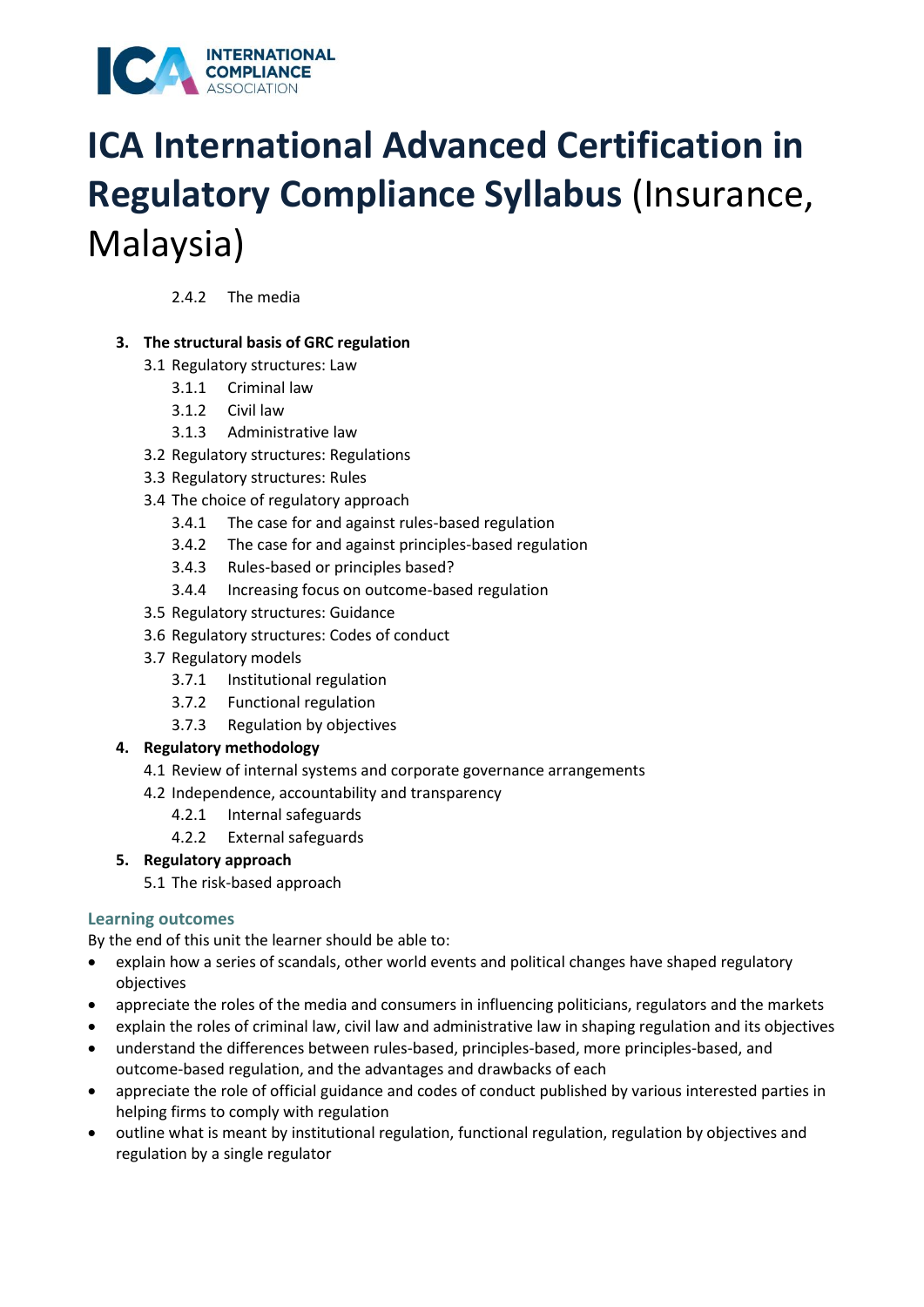

• understand the risk-based approach to regulation and what this means for the regulator and the regulated firms.

### **Unit 4 Know Your Regulator**

#### **Learning objectives**

The purpose of this unit is to:

- define regulation and the objectives of regulation
- identify how regulators assess the risks posed by the firms they supervise
- look at the powers of regulators
- explain how regulatory structures reflect the regulated environment in a jurisdiction
- consider international complexities and how these influence the individual jurisdiction
- review examples of different regulatory structures and models from around the world
- describe and explain international contexts and the need for uniformity in legislation and regulation.

#### **Unit content**

#### **1. Regulatory objectives and the concept of regulation**

- 1.1 Objective 1: To protect consumers
- 1.2 Objective 2: To ensure that markets are fair, efficient and transparent
- 1.3 Objective 3: To reduce systemic risk
- 1.4 Objective 4: To protect insurance markets from financial crime
- 1.5 Objective 5: To maintain consumer confidence in the insurance industry
- 1.6 Overlapping regulatory objectives

#### **2. The risk based approach to regulation**

- 2.1 What constitutes risk for a regulator?
- 2.2 How does assessed risk change the way a firm is regulated?
- **3 The powers of regulators** 
	- 3.1 Authorisation
		- 3.1.1 Passporting
		- 3.1.2 Individual authorisation
	- 3.2 Standard setting
	- 3.3 Supervision
		- 3.3.1 Compliance visits
		- 3.3.2 Hot topics or themes
	- 3.4 Enforcement
		- 3.4.1 Recent enforcement trends
- **4 Regulatory structures reflect the regulated environment** 
	- 4.1 Home and host regulation (Malaysia)
	- 4.2 International complexity
	- 4.3 Examples of different regulatory structures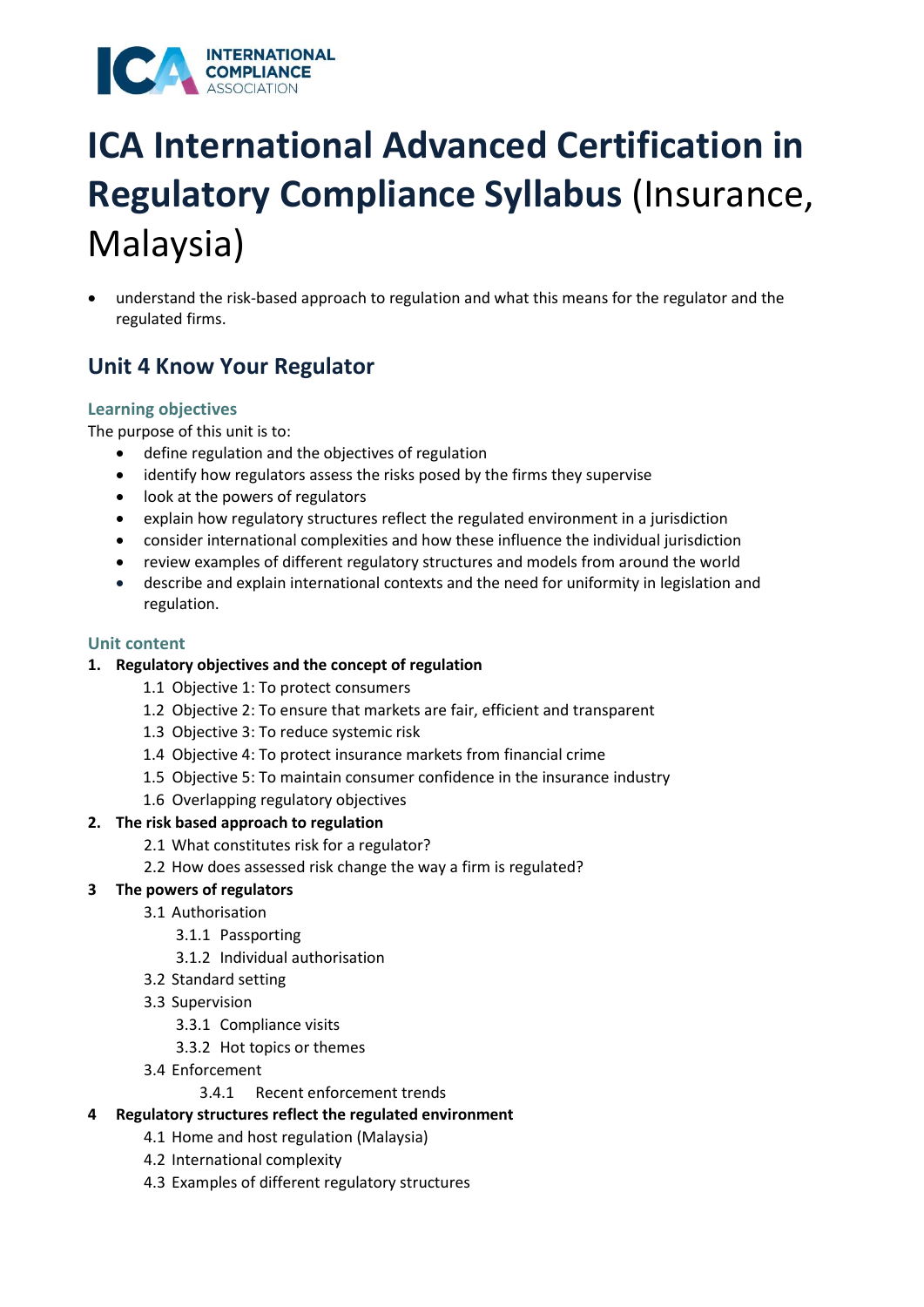

- 4.3.1 The US
- 4.3.2 Hong Kong
- 4.3.3 Australia
- 4.3.4 The UK
- 4.3.5 Republic of Ireland
- 4.3.6 China
- 4.3.7 India
- 4.3.8 European Union (EU)
- **5 International contexts and considerations** 
	- 5.1 How the EU shapes regulation among its member states
	- 5.2 Extraterritoriality

#### **Learning outcomes**

By the end of this unit the learner should:

- understand how the need for regulation arose, describe the main objectives of regulation and understand why they are important
- understand and explain what constitutes risk from a regulator's viewpoint and what is meant by a riskbased approach to regulation
- explain the significance and purpose of the different regulatory powers of authorisation, standard setting, supervision and enforcement
- appreciate how different regulatory structures and models have evolved in response to the different regulated environments worldwide and how they affect firms operating across borders
- describe examples of international regulation, the relationship it has with national regulation and the significance of extraterritoriality, and explain why these considerations are particularly relevant today.

### **Unit 5 What is the Role of the Compliance Function?**

#### **Learning objectives**

The purpose of this unit is to:

- examine the role of the compliance function as a trainer, an educator and an adviser and in providing assurance to the business
- discuss the key internal and external relationships, and why they are so critical to the regulated business
- explain what is meant by consumer conduct and market conduct
- discuss prudential compliance and why it is so critical in a post financial crisis world
- review the role of the compliance officer today, and the skills a compliance professional needs in order to be successful in the compliance role.

#### **1. The educator**

- 1.1 The compliance function's role in training
- 1.2 The stages of the training programme
	- 1.2.1 Considering organisational training needs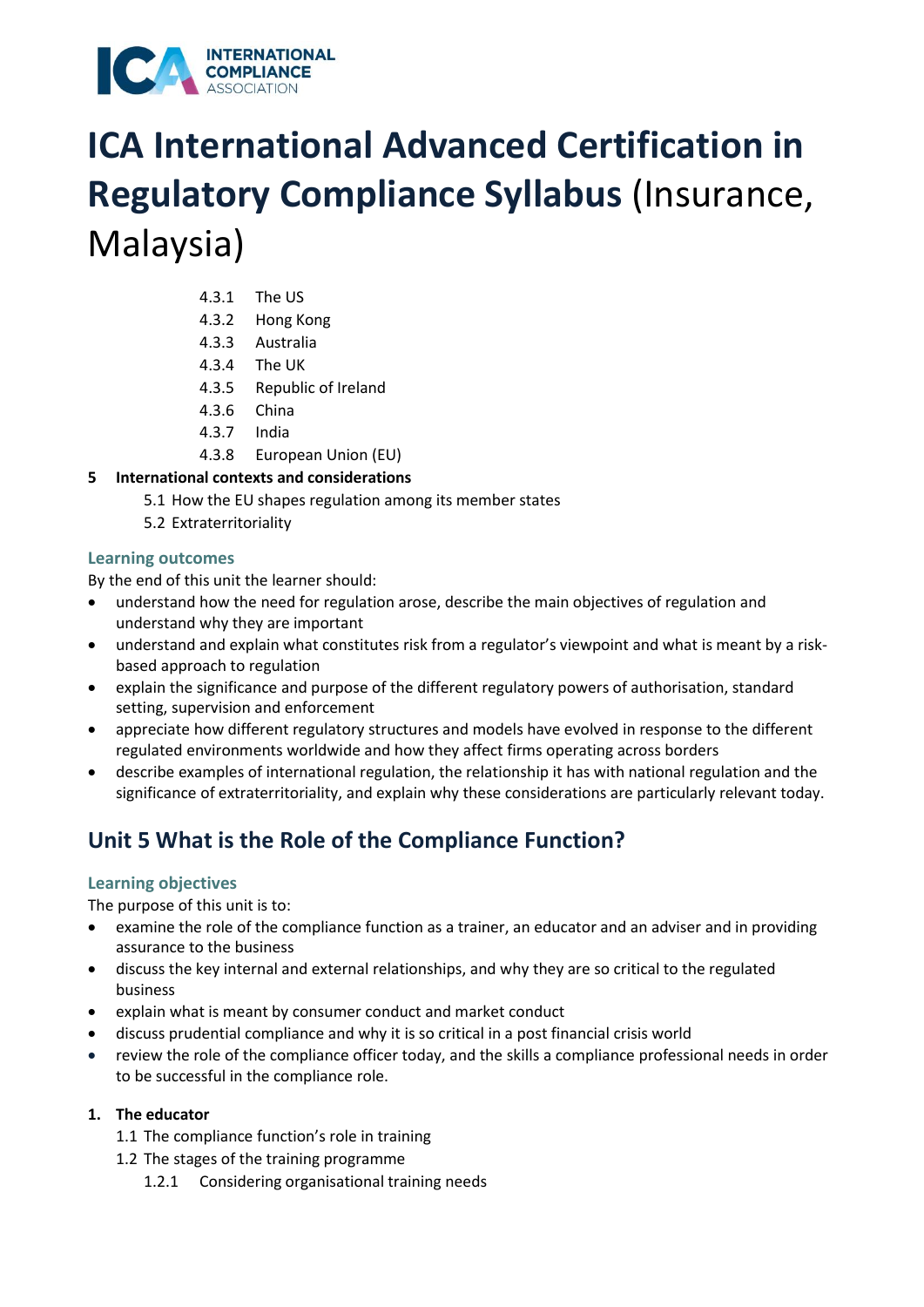

- 1.2.2 Setting training objectives
- 1.2.3 Training provision
- 1.2.4 Devising individual training plans
- 1.2.5 Training evaluation
- 1.2.6 Continuous professional development
- 1.3 The compliance function's role in education
	- 1.3.1 Technical education
	- 1.3.2 Skills and behaviours education

#### **2. The advisor**

- 2.1 Planned advise
	- 2.1.1 The purpose of advisory activities
	- 2.1.2 Horizon scanning and regulatory analysis
- 2.2 Ad hoc advice
	- 2.2.1 The need for business awareness
	- 2.2.2 Impact analysis

#### **3**. **Providing assurance**

- 3.1 Monitoring plans
	- 3.1.1 The critical importance of monitoring
	- 3.1.2 Identifying compliance risks
	- 3.1.3 Self-assessment
	- 3.1.4 Reporting requirements
- 3.2 Management Information (MI)
	- 3.2.1 Ownership of MI
	- 3.2.2 Timeliness of MI
	- 3.2.3 The audience for the MI

#### **4**. **Relationship management**

- 4.1 Key relationships
	- 4.1.1 Key internal relationships
	- 4.1.2 Key external relationships
	- 4.1.3 The importance and benefits of these relationships

#### **5**. **Conduct of business compliance**

- 5.1 Consumer conduct
	- 5.1.1 Examples

#### 5.2 **Conduct Risk**

- 5.2.1 Understanding your firm's definitions of conduct risk
- 5.2.2 The benefits of good conduct
- 5.2.3 Business risk and best practices
- 5.3 Market conduct
	- 5.3.1 Market confidence
	- 5.3.2 Examples of failures to maintain proper market conduct
- 5.4 Market stability
	- 5.4.1 Examples of potential threats to market stability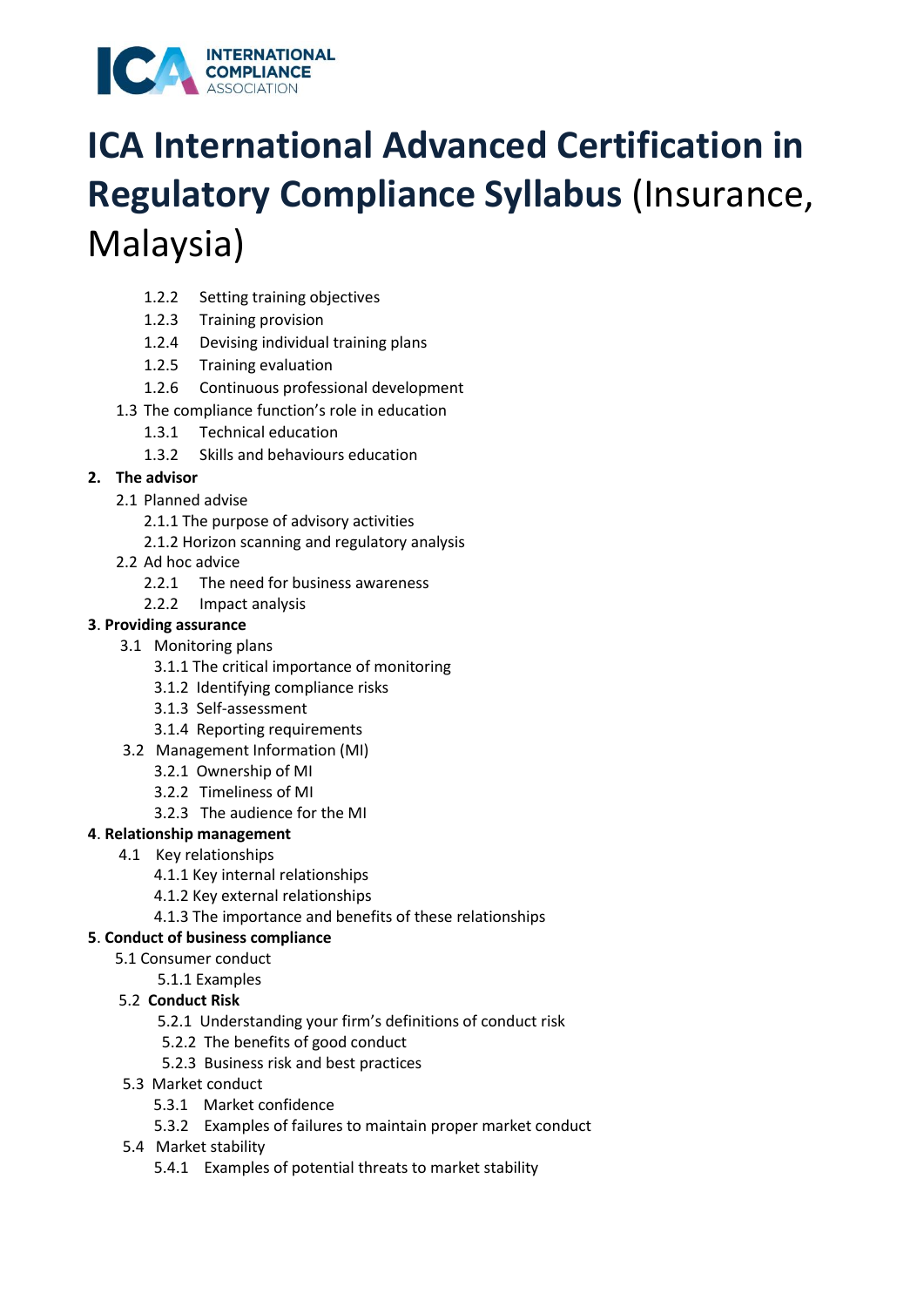

#### **6. Overseeing prudential compliance**

- 6.1 Prudential Management of Insurers
- 6.2 Senior management responsibilities
	- 6.1.1 'Fit and proper' requirements

#### **7. Recent developments in the role of the Compliance Officer**

- 7.1 How the role has changed significantly
	- 7.1.1 Evolution and focus
	- 7.1.2 The GRC context
- 7.2 Key technical knowledge and skills needed now
	- 7.2.1 Role-related knowledge
	- 7.2.2 Analytical, investigative and research skills
	- 7.2.3 Business awareness and pragmatism
	- 7.2.4 Presentation and training skills
- 7.3 Key personal skills and qualities needed now
	- 7.3.1 Listening skills
	- 7.3.2 Communication skills
	- 7.3.3 Influence
	- 7.3.4 Negotiation skills
	- 7.3.5 Management skills
- 7.4 Which skill is the most important?

#### **Learning outcomes**

By the end of this unit the learner should:

- be aware of the different forms of training and the stages of the training process, and understand your responsibility for maintaining employees' core competence in meeting regulatory requirements
- be aware of the difference between 'hard' and 'soft' skills and the importance of both
- appreciate the importance, for achieving compliance objectives, of thoroughly understanding the work and objectives of all the firm's business units
- know the responsibilities of a Head of Compliance and other compliance professionals for advising other business units, both on a planned and ad hoc basis, on regulatory and compliance matters
- appreciate the importance of monitoring business activities and be able to advise business units on how to go about this
- know what and when to report to the board so that the directors can fulfil their responsibilities for ensuring regulatory compliance
- be able to identify the key relationships, both internal and external, in the compliance professional's work, understand the importance of each for carrying out the role effectively and know how to develop and maintain them
- be able to explain the significance of conduct of business regulation, and how to meet the objectives of protecting investors, maintaining public confidence in the financial system and preserving market stability
- be able to explain the Head of Compliance's role in helping the business to comply macro-prudential and micro-prudential regulation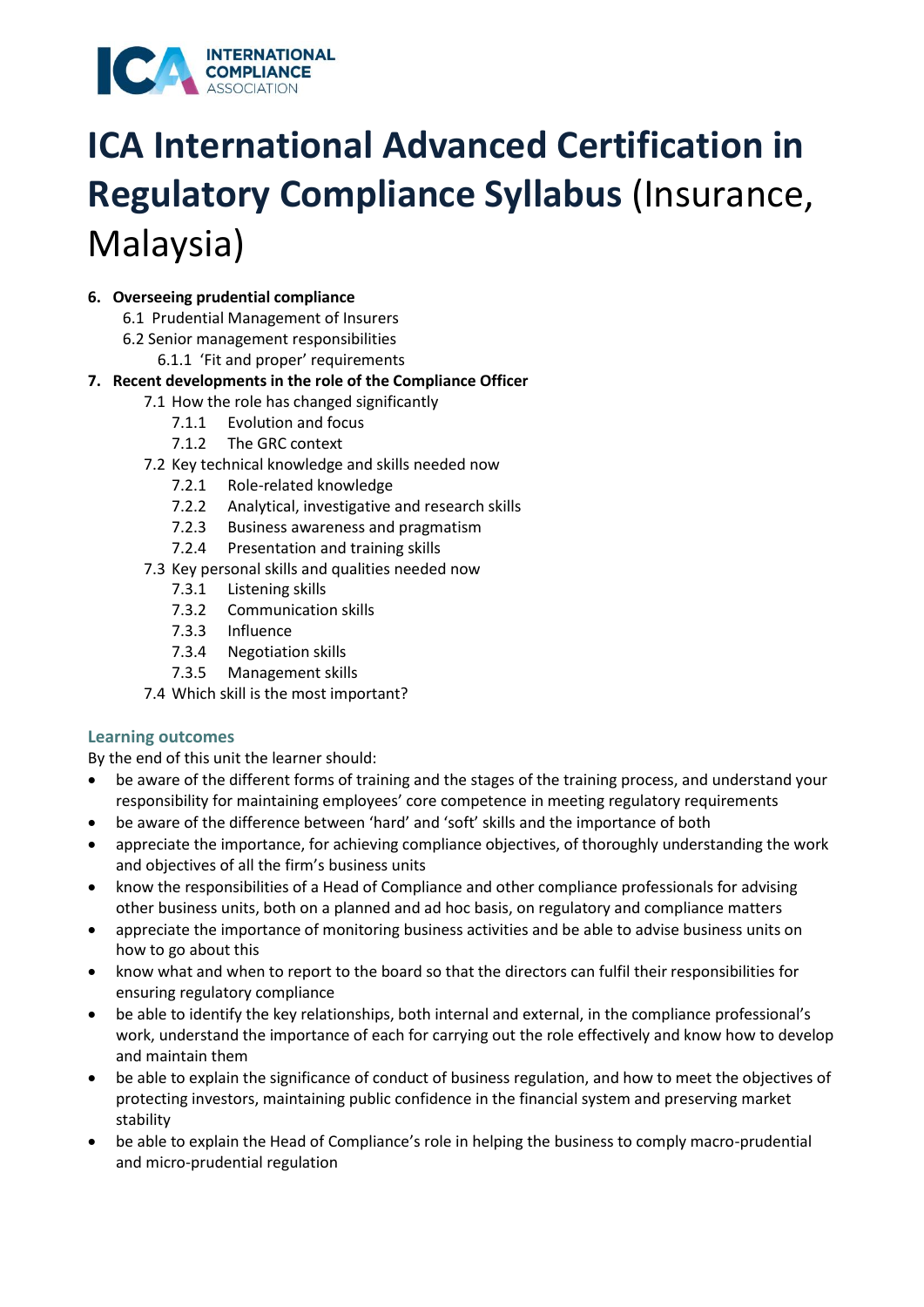### **INTERNATIONAL** COMPLIANCE

# **ICA International Advanced Certification in Regulatory Compliance Syllabus** (Insurance, Malaysia)

- understand the close relationship between prudential regulation and corporate governance, and the role of the 'fit and proper' requirements for the firm and its employees
- understand the role of the modern compliance professional in the GRC context, and the wide range of skills, technical knowledge and personal qualities necessary to perform the role effectively.

## **Unit 6 How to Manage Regulatory Risk for the Benefit of Your Firm**

### **Learning objectives**

The purpose of this unit is to:

- explain the risk management process
- discuss general risk management principles
- explore a generic risk management process
- examine an effective GRC risk management system
- discuss regulatory risk
- examine how to manage the risks faced by an insurance firm, including dealing with issues and enforcement
- explain how to categorise any breach of regulation, whom to inform about it and how to draw up a plan to deal with it
- demonstrate how internal investigations should be conducted
- discuss the legal requirement to be open, honest and cooperative with the regulator, and how to inform and interact with the regulator in any investigation.

### **Unit content**

### **1. Understanding the risk management process**

- 1.1 Introduction
	- 1.1.1 Overview of risk management
	- 1.1.2 What is risk management?
- 1.2 Stages in the risk management process
	- 1.2.1 Risk identification
	- 1.2.2 Risk description
	- 1.2.3 Risk estimation or quantification
	- 1.2.4 Risk evaluation
	- 1.2.5 Risk treatment
	- 1.2.6 Monitoring
	- 1.2.7 Review
- 1.3 What are the risk management options?
	- 1.3.1 Risk based or cyclical approaches to risk management
	- 1.3.2 Responsibilities
- **2. The role of risk management in the insurance sector** 
	- 2.1 Regulatory perspectives on risk management
		- 2.1.1 Risk management regulation in Malaysia
		- 2.1.2 Bank Negara Corporate Governance Code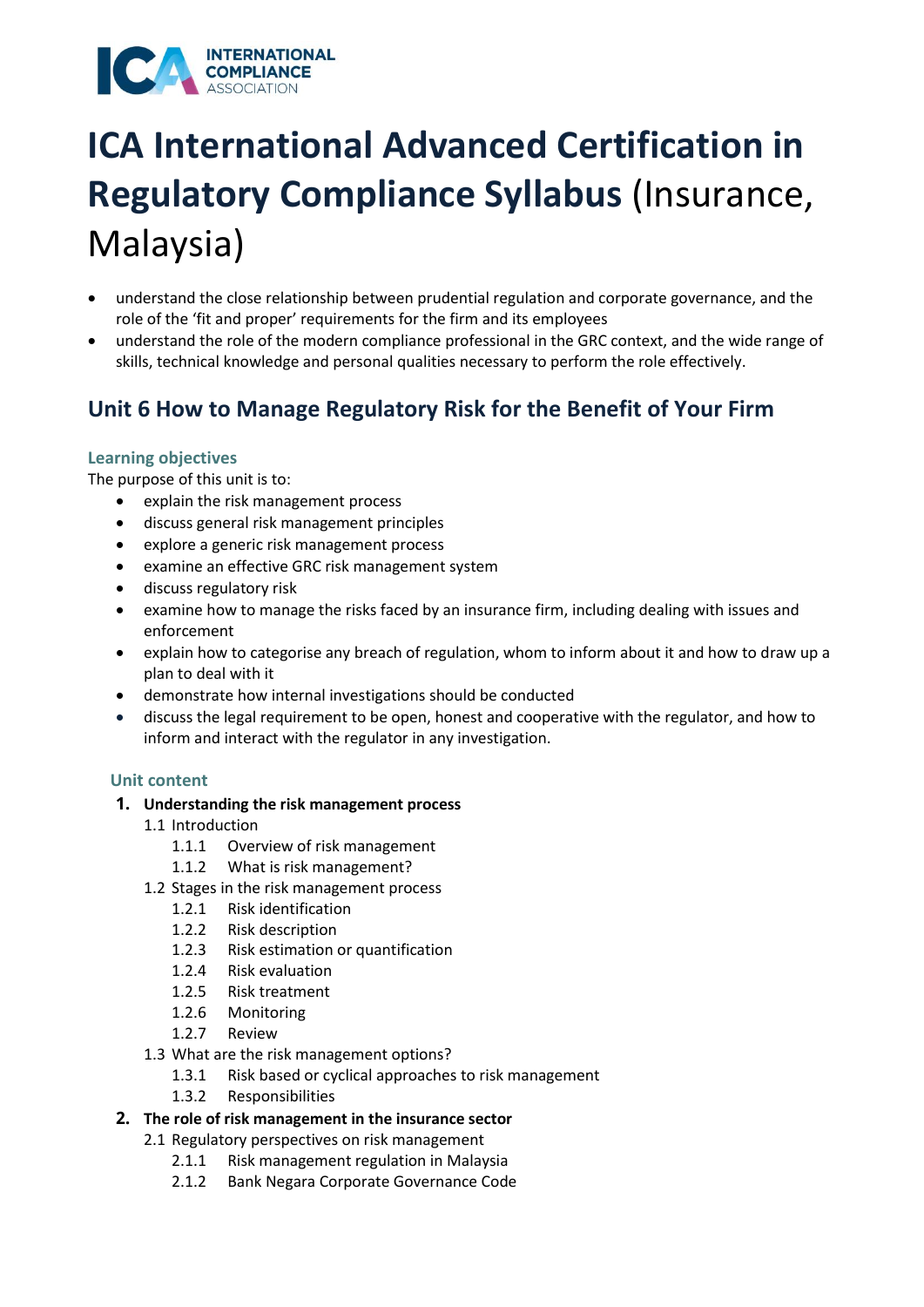

- 2.1.3 Stress Testing
- 2.2 Understanding critical risk types
	- 2.2.1 Regulatory risk
	- 2.2.2 Reputational risk
	- 2.2.3 Financial risk
	- 2.2.4 Market risk
	- 2.2.5 Insurance risk

### **3. Designing an effective governance, risk and compliance risk management system**

- 3.1 The responsibilities of different parts of the firm
	- 3.1.1 The board
	- 3.1.2 The compliance function
	- 3.1.3 Other risk management operations
	- 3.1.4 All employees
- 3.2 Managing regulatory risk
	- 3.2.1 Understanding regulatory risk
	- 3.2.2 Governance, risk and compliance and the reasons why we manage regulatory risk
- 3.3 Information flows and audiences
	- 3.3.1 The importance of effective management information (MI)
	- 3.3.2 Internal and external reporting
	- 3.3.3 The decision-making process
- **4. Dealing with regulatory issues and enforcement** 
	- 4.1 What to do if you have a regulatory breach
	- 4.2 Internal Investigations
	- 4.3 Managing a visit from the regulator
	- 4.4 The sanctions a regulator can impose
	- 4.5 The damage to reputation
- **5. The links between risk management and GRC** 
	- 5.1 Risk assessment and planning
	- 5.2 Risk identification and analysis
	- 5.3 Developing a risk response strategy
	- 5.4 Risk monitoring

### **Learning outcomes**

By the end of this unit the learner should:

- define what is meant by 'risk', 'risk management' and 'enterprise risk'
- recognise some of the international standards on risk management and be
- able to describe the stages of the risk management process in an insurance industry context
- appreciate the differences between the risk based and cyclical approaches to risk management and their advantages and disadvantages
- be able to explain the different types of risk faced by a business and how to approach them
- understand the roles of the board, the compliance function, the business units and individual employees in a successful risk management process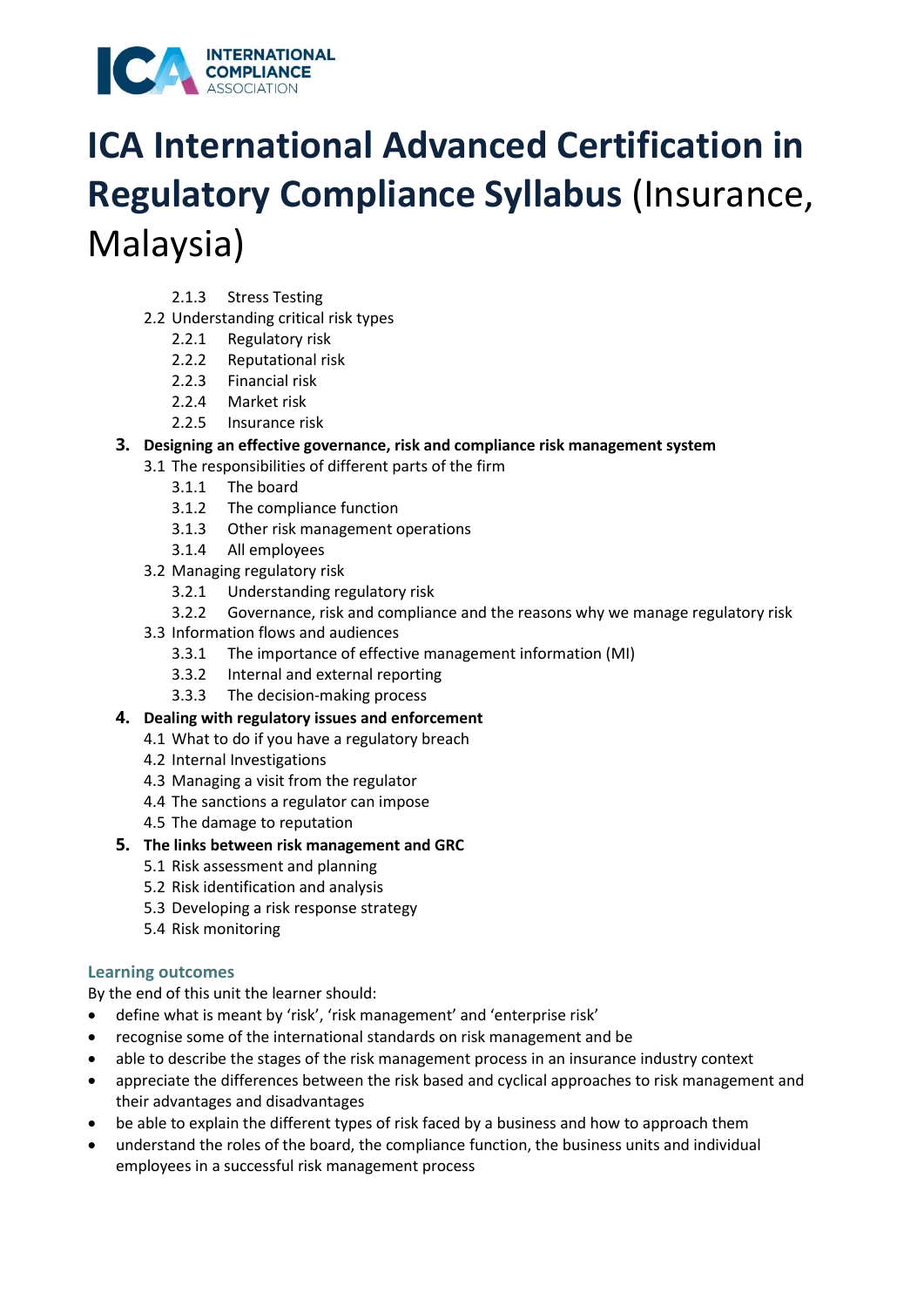### **INTERNATIONAL** COMPLIANCE

# **ICA International Advanced Certification in Regulatory Compliance Syllabus** (Insurance, Malaysia)

- know the questions that should be asked and answered in order to generate relevant management information for identifying, assessing, treating and reporting on the risks facing the business
- be able to assess the severity and extent of regulatory breaches, conduct an internal investigation into identified or suspected breaches, and notify all relevant parties as to your findings
- know how to handle a visit from the regulator and understand how to respond to court orders such as Production Orders
- understand the sanctions that the regulators can impose and the possible effects on the business be able to identify the links between risk management and the GRC control framework.

## **Unit 7 How Corporate Governance Can Enhance Your Firm's Performance**

#### **Learning objectives**

The purpose of this unit is to:

- discuss corporate governance and why this is fundamental to the sound and successful running of a firm
- analyse the core elements of effective corporate governance
- engender an appreciation of the interrelationship between effective compliance systems and good corporate governance
- consider the key aspects of developing, implementing and then sustaining an effective corporate governance framework.

### **Unit content**

- **1. What is corporate governance?**
- **2. The need for effective corporate governance** 
	- 2.1 Definitions and purposes of governance
		- 2.1.1 Bank Negara Malaysia
		- 2.1.2 The UK
		- 2.1.3 International
	- 2.2 Example Getting it wrong
- **3. Governance, risk and compliance (GRC) in context**
- **4. Common principles of good governance** 
	- 4.1 Leadership
	- 4.2 Independence
		- 4.2.1 What does independence mean?
	- 4.3 Competence
	- 4.4 Challenge
- **5. Implementing good corporate governance** 
	- 5.1 Responsibility for control systems
		- 5.1.1 Apportionment of responsibilities
		- 5.1.2 The compliance function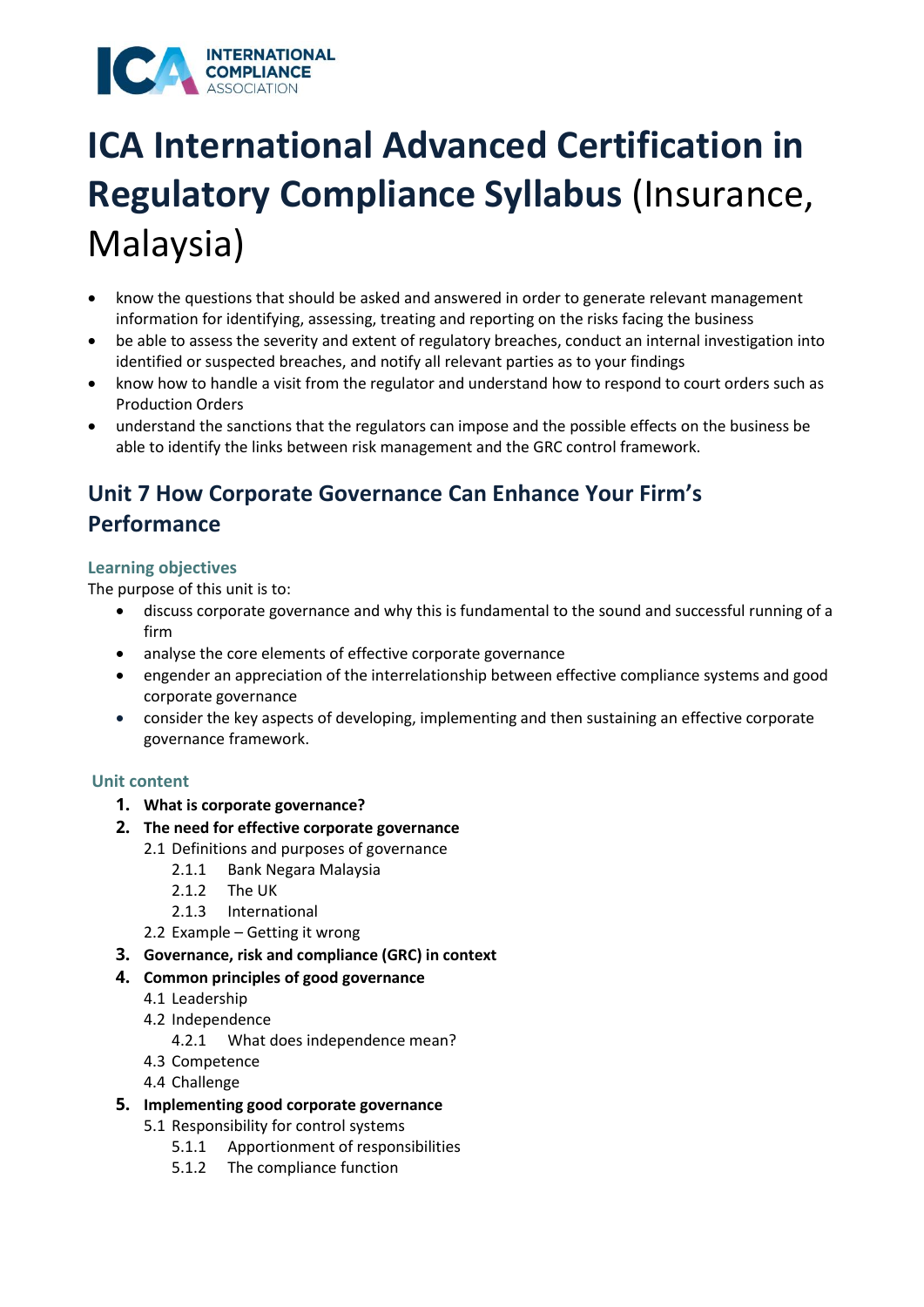

- 5.2 Understanding what is needed
- 5.3 Control and review
- 5.4 Whistle-blowing

#### **6. The management of good governance**

- 6.1 Evaluation, reporting and accountability
- 6.2 Effective management information (MI)
- 6.3 Focusing on future risks
- 6.4 External evaluation
- 6.5 'Comply or explain'
- 6.6 Accountability
- 6.7 Stakeholder participation
- 6.8 Sustainability
- **7. Governance culture** 
	- 7.1.1 Remuneration and the longer-term view
	- 7.1.2 Looking forward

#### **Learning outcomes**

By the end of this unit the learner should be able to:

- argue the case for good corporate governance as essential to sound decision making, the operation of effective systems and controls, and the long-term survival of any company
- explain the role of the board and senior management in implementing good corporate governance
- know definitions of corporate governance and understand the impact of reports that have established the purpose of corporate governance
- discuss ways in which governance, risk management and compliance interact and to give examples in which governance failures have led to the materialisation of risks and to compliance problems
- explain how qualities such as leadership, independence, 'career freedom', and competence are essential among board members and what should be done to inculcate them
- outline how responsibilities should be allocated among board members, the role of the compliance function in oversight of the corporate governance system, in risk assessment, in establishing a control environment and in providing the board with appropriate MI
- based on your own research into your jurisdiction, be able to describe the roles and responsibilities of the various board committees, as required by regulators
- explain how a good governance system is evaluated, reported on, monitored and maintained
- focus on the expected outcomes of corporate conduct and understand how good governance relates to their achievement
- recognise the components of a good governance culture and how this is instilled into firms
- discuss various examples of failure of governance and understand how they could have been avoided.

### **Unit 8 How to Design and Build World-class GRC Systems and Controls**

#### **Learning objectives**

The purpose of this unit is to: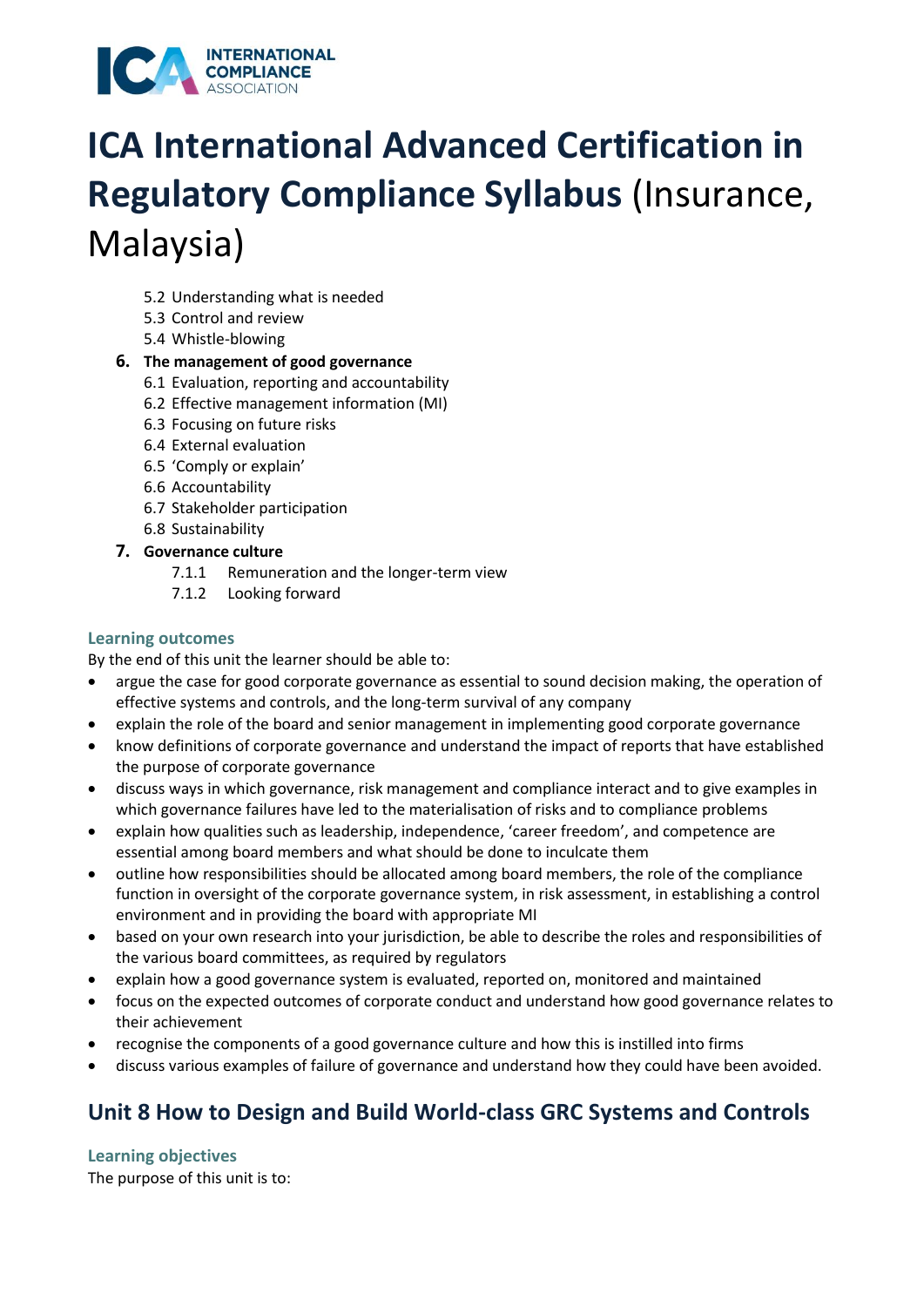

- discuss how GRC controls fit within the structure of the firm
- consider how policies and procedures need to be developed in order to achieve GRC objectives explain the significance of issues such as:
	- o disclosure
	- o conflicts of interest
	- o remuneration
	- o advertising
	- o data protection
	- o record keeping

#### **Unit content**

#### **1. How to implement effective GRC structures**

- 1.1 Reporting lines
- 1.2 Access to the board
- 1.3 Roles and responsibilities
	- 1.3.1 The board and senior management
	- 1.3.2 The compliance function
	- 1.3.3 Other risk management functions
	- 1.3.4 Summary of responsibilities

#### **2. Developing GRC policy and procedures**

- 2.1 The GRC manual
	- 2.1.1 A summary of high-level systems and controls
	- 2.1.2 Prudential regulatory requirements
	- 2.1.3 Market conduct and conflicts of interest
	- 2.1.4 Policies and procedures
- 2.2 Getting all employees to understand the importance of the GRC framework
- 2.3 Factors affecting the GRC framework
	- 2.3.1 The regulatory environment
	- 2.3.2 The operating environment
	- 2.3.3 Risk appetite, culture and ethics in the firm

#### **3. Disclosure**

- 3.1 Where the disclosure is required by law
- 3.2 Where there is a duty to the public to disclose
- 3.3 Where the interests of the company require disclosure, and where it is made with the express or implied consent of the consumer

#### **4. Product development and selling practices**

- 4.1 Introduction of New Products by Insurers
- 4.2 Being compliant or being competitive?
- 4.3 Selling to the right customer
- 4.4 Product intervention rules
- **5. Conflicts of interest**
	- 5.1 How to control and manage conflicts of interest
- **6. Remuneration policies**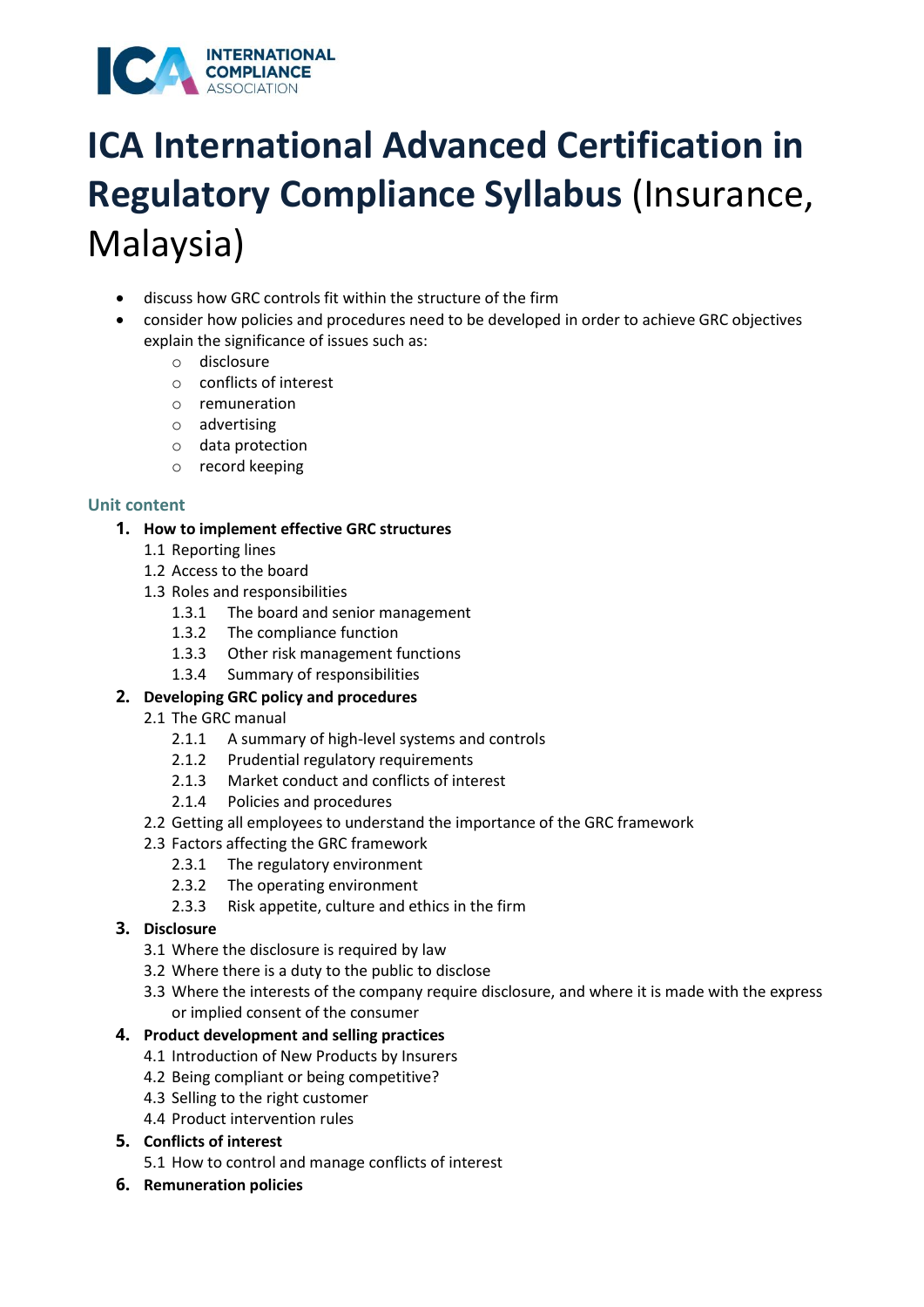

- 6.1 Corporate governance codes and remuneration
- 6.2 Examples of remuneration policy in corporate governance codes
- **7. Advertising: Clear, fair and not misleading?**
- **8. Outsourcing** 
	- 8.1 Responsibilities of the outsourcing firm
	- 8.2 Delegated authority arrangements
- **9. The importance of data protection** 
	- 9.1 Personal Data Protection Act 2010 and Code of Practice for Personal Data Protection for the Insurance Industries in Malaysia

#### **10. Record keeping, confidentiality and secrecy**

- 10.1 Retention periods
- 10.2 Client confidentiality
- **11. Whistle-blowing**

#### **Learning outcomes**

By the end of this unit the learner should:

- appreciate the importance of well-designed reporting lines, with properly designated roles and responsibilities for those involved, in operating an effective GRC framework
- know what to include in a GRC manual and how the manual should be used to ensure staff familiarity with and adherence to the firm's policies and procedures and prudential regulatory requirements
- understand the effects of the regulatory and operating environments, and the firm's risk appetite and culture, on its GRC framework
- be able to explain the legal duty of confidentiality and the circumstances in which disclosure of otherwise confidential information is allowed
- appreciate the importance of selling the right products to the right customers
- know what is meant by 'conflict of interest' and be able to assess the merits of various ways of dealing with this
- be able to advise on remuneration policies that avoid creating incentives to treat customers unfairly or unnecessary risk taking, in light of the related codes of conduct
- understand what is meant by 'outsourcing', and the responsibilities of the firm in relation to its agents
- appreciate why protecting customers' data is vital and the penalties and problems that can result if data is lost or stolen, but also the problems that can arise from hiding data that would reveal a customer's wrongdoing
- know what records should be kept by the firm and the problems that can arise from record-keeping failures
- understand the firm's and the compliance function's responsibilities for operating a whistle-blowing policy.

### **Unit 9 Managing the risks of financial crime in insurance**

#### **Learning objectives**

The purpose of this unit is to: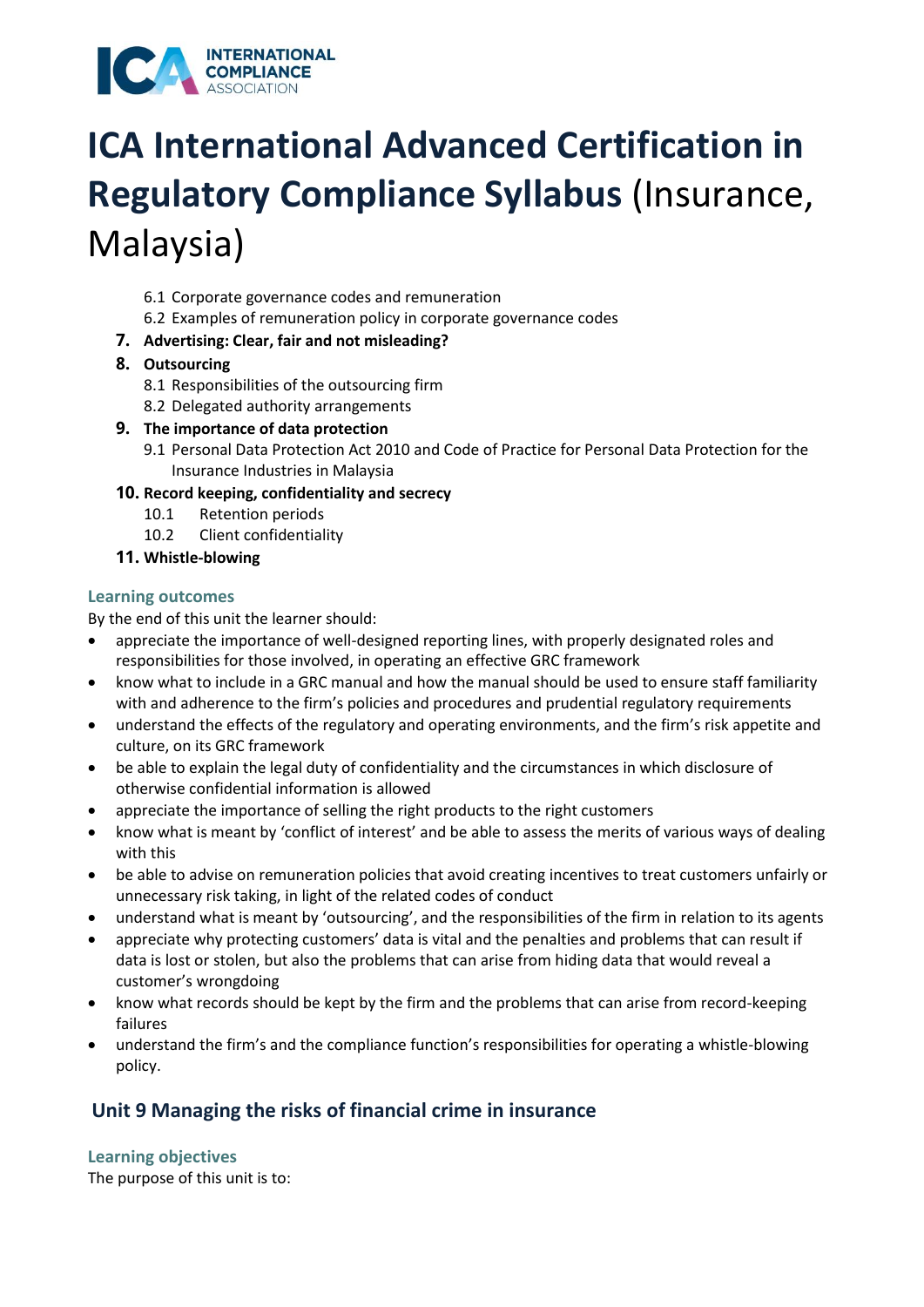#### **INTERNATIONAL COMPLIANCE** ICA

# **ICA International Advanced Certification in Regulatory Compliance Syllabus** (Insurance, Malaysia)

- provide an awareness of different forms of financial crime
- discuss the requirements for combating bribery and corruption
- explain how to manage the risk of money laundering
- look at ways of preventing money laundering, understand it from an international perspective, and consider its relationship with the funding of terrorism
- provide an enhanced awareness of market abuse and understand all the forms it can take
- examine different forms of fraudulent conduct and how to identify and prevent them
- discuss tax evasion and tax avoidance, and the moral dilemma.

### **Unit content**

- **1. Governance, risk and compliance considerations** 
	- 1.1 Governance frameworks and financial crime
	- 1.2 Responsibilities of the board of directors
	- 1.3 Financial crime a risk to be managed
- **2. Anti-bribery and corruption (ABC) requirements**
- **3. Manging the risk of insurance fraud**
- **4. Managing the risk of money laundering in insurance** 
	- 4.1 Anti-Money Laundering Act 2001
	- 4.2 What are the objectives of money laundering?
	- 4.3 The three stages interpretation of money laundering
	- 4.4 Understanding money laundering and how to prevent it
	- 4.5 Procedural requirements
		- 4.5.1 KYC/CDD
		- 4.5.2 Due Diligence
		- 4.5.3 Staff Training
- **5. The Money Laundering Reporting Officer (MLRO)** 
	- 5.1 What makes an effective MLRO?
- **6. Counter terrorist financing and proliferation financing**
- **7. The international dimensions in AML and CTF**
- **8. Manging the risk of market abuse**
- **9. Insider dealing**

### **Learning outcomes**

By the end of this unit the learner should:

• be able to take practical steps to reduce the risk that your firm will be used by criminals for money laundering reasons